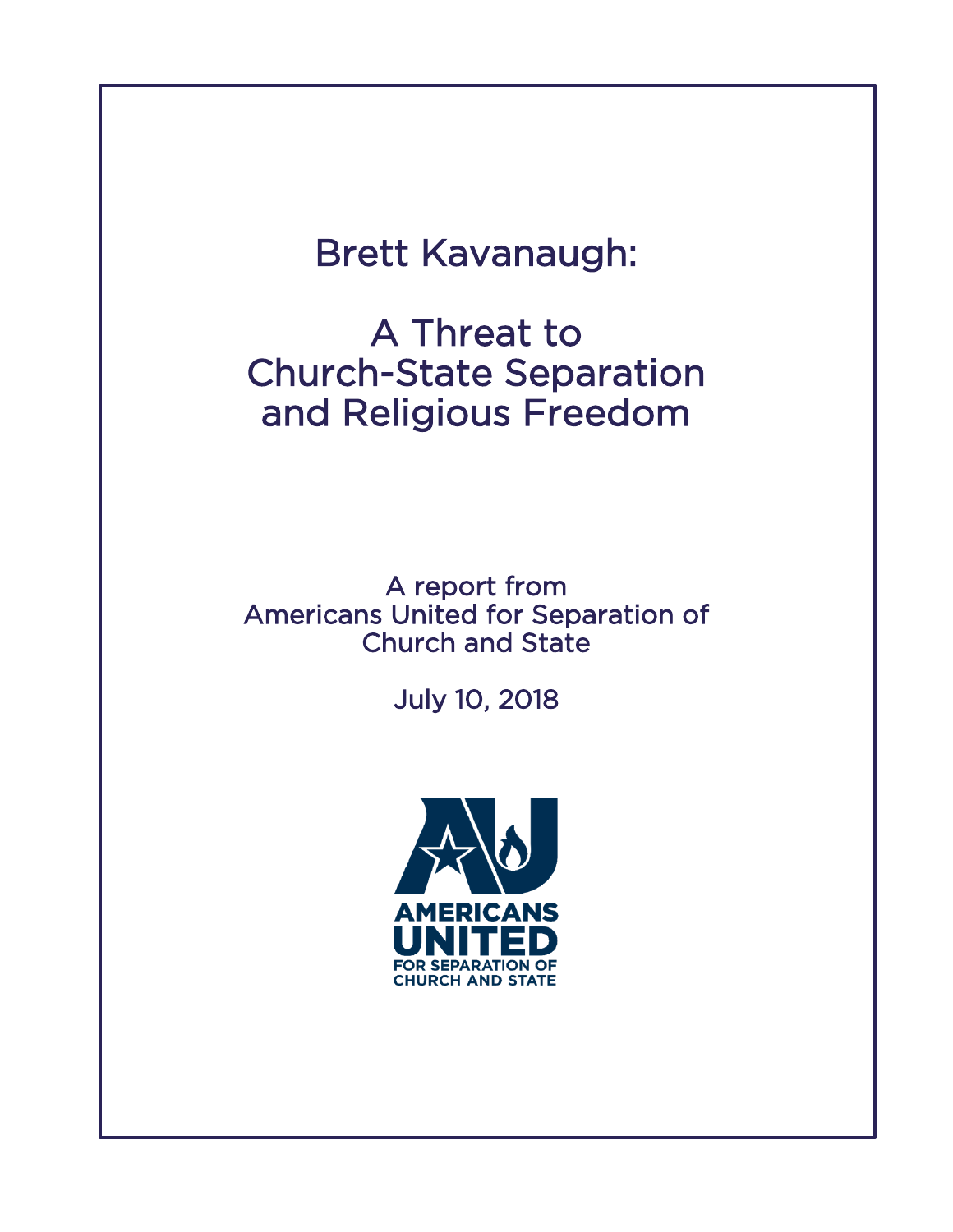## **Introduction**

On July 9, President Trump announced Judge Brett Kavanaugh as his next nominee to the Supreme Court. Kavanaugh would fill the critical seat left open by Justice Kennedy's retirement, threatening the vision of religious freedom for which Americans United has been fighting the last 70 years. Kavanaugh has been sitting on the U.S. Court of Appeals for the D.C. Circuit since 2006, after surviving a contentious, three-year confirmation process.

The prospect of Kavanaugh as a Supreme Court justice is concerning, to say the least. He has criticized the very idea of separation of religion and government. He has voted in favor of religious employers' efforts to create obstacles to women's healthcare coverage. He has a record of supporting government-promoted prayer in public schools and sectarian prayer at other governmental events. And he has displayed hostility to precedents that restrict public funding of religious activity and government-sponsored religious displays.

Kavanaugh isn't alone; his addition to the Supreme Court could create a new, judicially conservative majority on all of these issues. Where once we could look to [Justice Kennedy,](https://www.au.org/blogs/wall-of-separation/justice-kennedy-a-mixed-bag-on-separation-of-church-and-state) at least in some respects, to uphold religious freedom as a shield to protect human dignity, pluralism, and freedom of conscience, the appointment of Kavanaugh could turn the balance of the Court against the constitutional guarantee of church-state separation and allow government to impose religion on citizens and distort religious freedom into a weapon that harms others.

# Kavanaugh on the Issues

#### Kavanaugh has demonstrated hostility to the very idea of church-state separation.

In a [lecture](http://www.aei.org/wp-content/uploads/2017/12/From-the-Bench.pdf) given less than a year ago to the American Enterprise Institute (a conservative think tank), Kavanaugh praised former Chief Justice William Rehnquist for "persuasively criticiz[ing]" the "metaphor" of "a strict wall of separation between church and state" as " 'based on bad history' " and " 'useless as a guide to judging.' " Kavanaugh further praised Rehnquist for "changing the jurisprudence and convincing the [Supreme] Court that the wall metaphor was wrong as a matter of law and history."

#### Kavanaugh has demonstrated that he would likely allow religious-freedom laws to be used to harm others.

Under Obama Administration regulations, certain employers with religious objections could opt out of a requirement that their health insurance plans cover contraceptives. Once an employer gave notice that it wouldn't provide the coverage, the employer's insurer had to provide the coverage directly to

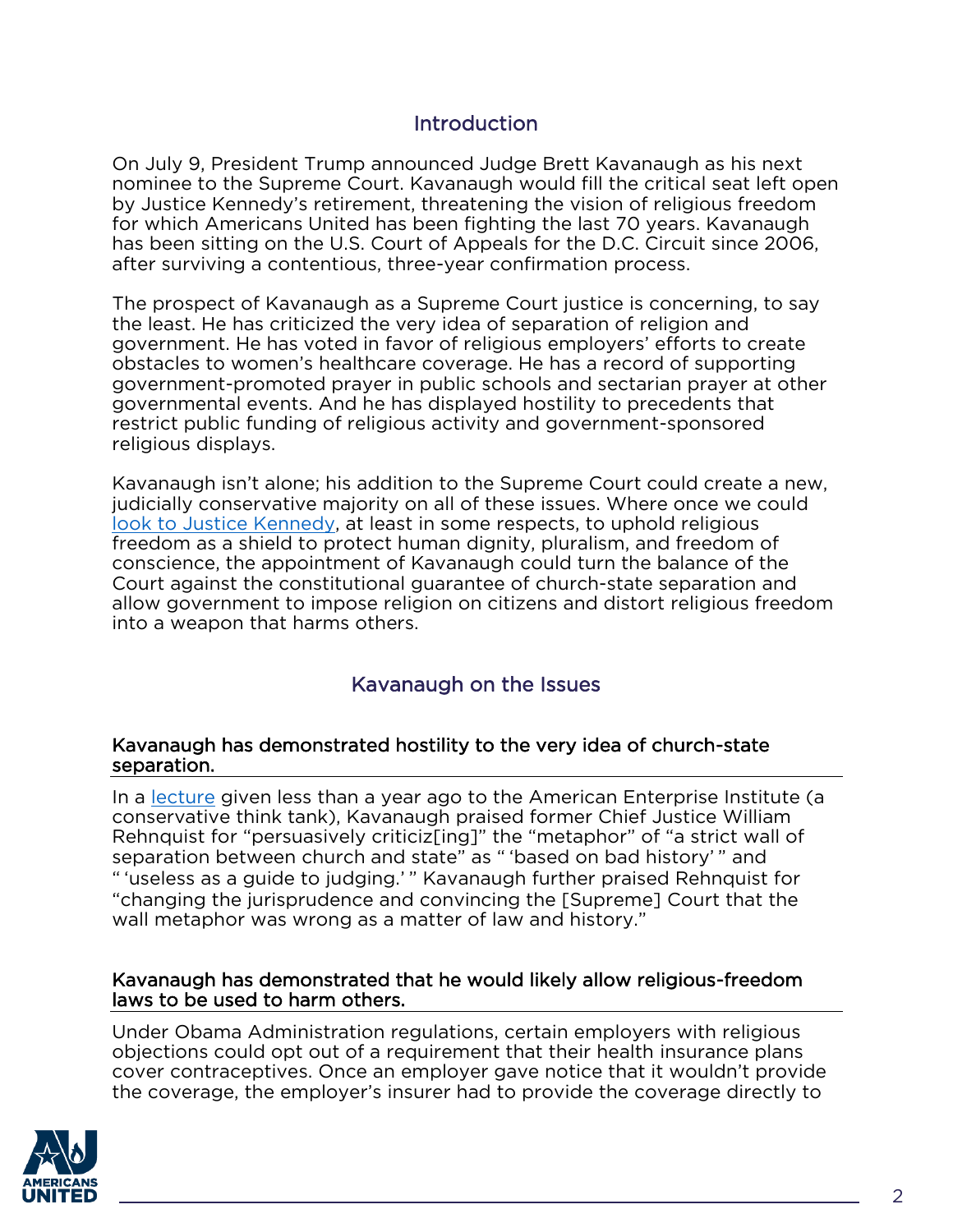the employees through a separate plan. But some employers objected even to that accommodation of their religious beliefs.

In a dissenting opinion in *Priests for Life v. U.S. Department of Health and* [Human Services](https://caselaw.findlaw.com/us-dc-circuit/1714435.html), Judge Kavanaugh argued that the accommodation substantially burdened religious freedom. His position on this issue is at odds with the opinions of eight of [the nine federal appeals courts](http://www.protectthyneighbor.org/posts/2016/3/17/9pc6u8dhubul165dtkdaklcgmbl3ed) that heard challenges to the accommodation and upheld it.

Judge Kavanaugh further argued that the Religious Freedom Restoration Act prohibits the government from requiring objecting religious employers to notify their insurer of their objection or tell the government who their insurer is. Rather, in his view, women employed by the objecting organizations are entitled to contraceptive coverage only if the government can figure out for itself who their insurance-provider is.

In the next few years, the Supreme Court will be asked to decide whether to give religious exemptions to businesses and nonprofit organizations even where the exemption could case real harm to other people. For example, the Court could hear cases involving businesses that seek religious exemptions that would allow them to [fire a transgender employee](http://www.protectthyneighbor.org/transgender-employment-rights) or refuse to sell goods to LGBTQ customers. And the Court will be asked to consider Trump Administration religious exemptions that will put people's access to basic healthcare at risk and undermine access to government-funded social services. Kavanaugh seems likely to turn the balance of the Court against the rights of women, LGBTQ people, and religious minorities.

#### Kavanaugh has advocated for relaxation of constitutional restrictions on government-sponsored prayer.

In *[Newdow v. Roberts](https://caselaw.findlaw.com/us-dc-circuit/1523754.html)*, a group of nontheists challenged sectarian prayers at presidential inaugurations. While the majority in the case refused to address the substantive issues there due to mootness and standing problems, Kavanaugh wrote a concurring opinion arguing that the prayers were constitutional.

Although the Supreme Court has upheld government-sponsored prayers only at the opening of legislative sessions, Kavanaugh's opinion argued that opening prayers are equally permissible at "executive sessions," suggesting that they should be allowed at a wide variety of governmental ceremonies. He

further took the position that where government-sponsored prayers are permitted, they may be sectarian (i.e., reference Jesus or other deities or doctrines specific to one faith). At that time, there was a substantial split among federal appellate courts about whether sectarian prayers are permissible; the Supreme Court subsequently [ruled](https://www.supremecourt.gov/opinions/13pdf/12-696_bpm1.pdf) that

"[S]tripping government ceremonies of any references to God or religious expression would reflect unwarranted hostility to religion and would, in effect, 'establish' atheism."

Newdow v. Roberts, 603 F.3d 1002, 1016 (D.C. Cir. 2010) (Kavanaugh, J., concurring in the judgment).

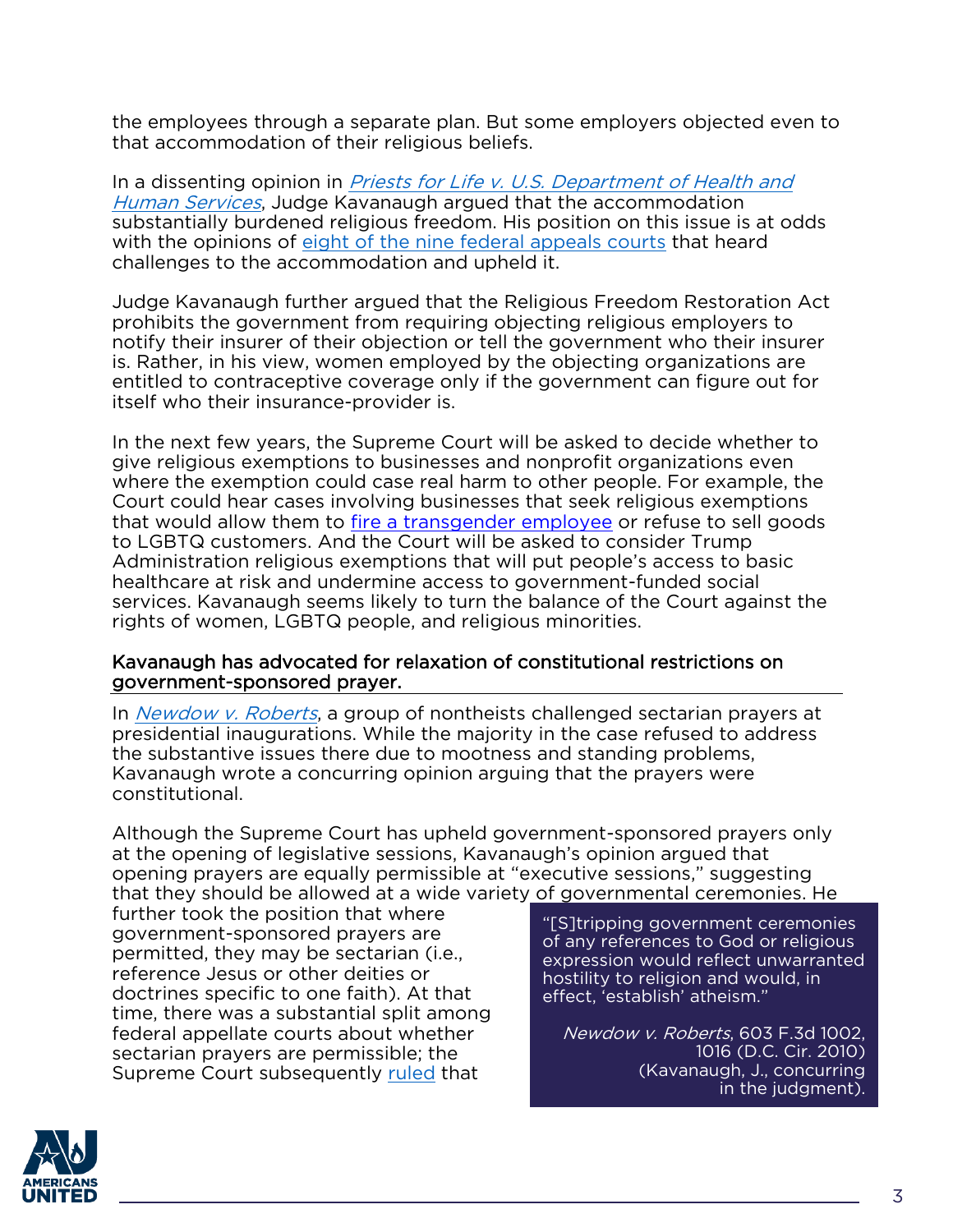they are, by a 5-4 vote. Kavanaugh praised that decision in his speech to the American Enterprise Institute last year.

#### Kavanaugh has argued in favor of allowing student-delivered prayers at public-school events.

Kavanaugh disagrees with constitutional restrictions on governmentpromoted prayer even in the public schools, where children are particularly susceptible to coercion. When he was in private practice, Kavanaugh [authored a brief](https://www.au.org/sites/default/files/2018-07/Santa%20Fe%20Independent%20School%20Dist%20v%20Doe%20amicus%20brief.pdf) submitted to the U.S. Supreme Court defending a public school district's policy that promoted student-voted, student-delivered pregame prayers at school football games.

Not only did Kavanaugh argue that allowing the prayers were constitutional, but he contended that the Constitution *requires* public schools to permit students to deliver prayers or religious speeches to a captive audience of other students at public-school events (so long as the speaking students are selected pursuant to a neutral policy). And Kavanaugh even went so far as to implicitly criticize prior Supreme Court decisions that struck down schoolsponsored prayers at [graduations](https://supreme.justia.com/cases/federal/us/505/577/case.html) and at the [beginning of the school day,](https://supreme.justia.com/cases/federal/us/370/421/case.html) suggesting that those practices could have been upheld on the grounds that they "are deeply rooted in our history and tradition." Kavanaugh's brief completely ignored the effect of prayer at school functions on members of minority religions and people who are nonreligious.

The Supreme Court rejected Kavanaugh's arguments and struck down the football-game prayers by a 6-3 vote, with Justice Kennedy in the majority, in [Santa Fe Independent School District v. Doe](https://supreme.justia.com/cases/federal/us/530/290/case.html). The Court explained that public schools must not use students to circumvent constitutional restrictions on school-sponsored prayer. But Kavanaugh could turn the balance of the Court and roll back the restrictions on government-promoted prayer and religious activity in the public schools.

Other statements by Kavanaugh, including ones in a Supreme Court brief that Kavanaugh wrote and filed less than a year later, add weight to this concern. In [Good News Club v. Milford Central School](https://www.findlawimages.com/efile/supreme/briefs/99-2036/99-2036fo7.pdf), Kavanaugh argued that a school

"If Santa Fe High School took steps to *prevent* the student speaker from invoking God's name or uttering religious words or saying a prayer in his or her pre-game statement, then the school *would* violate the Constitution—the Free Speech and Free Exercise Clauses of the First Amendment."

> Amicus Brief Filed in Santa Fe Indep. Sch. Dist. v. Doe, 530 U.S. 290 (2000)

district violated the U.S. Constitution by prohibiting a proselytizing religious club for six- to twelve-year-old children from meeting in elementary-school facilities immediately after conclusion of classes. Americans United filed a friend-of-the-court brief arguing that the Constitution prohibited the school from allowing the club to meet in those circumstances. We explained that forcing the school to facilitate the meetings would convey to young students a message of governmental support for the club's proselytizing. (The

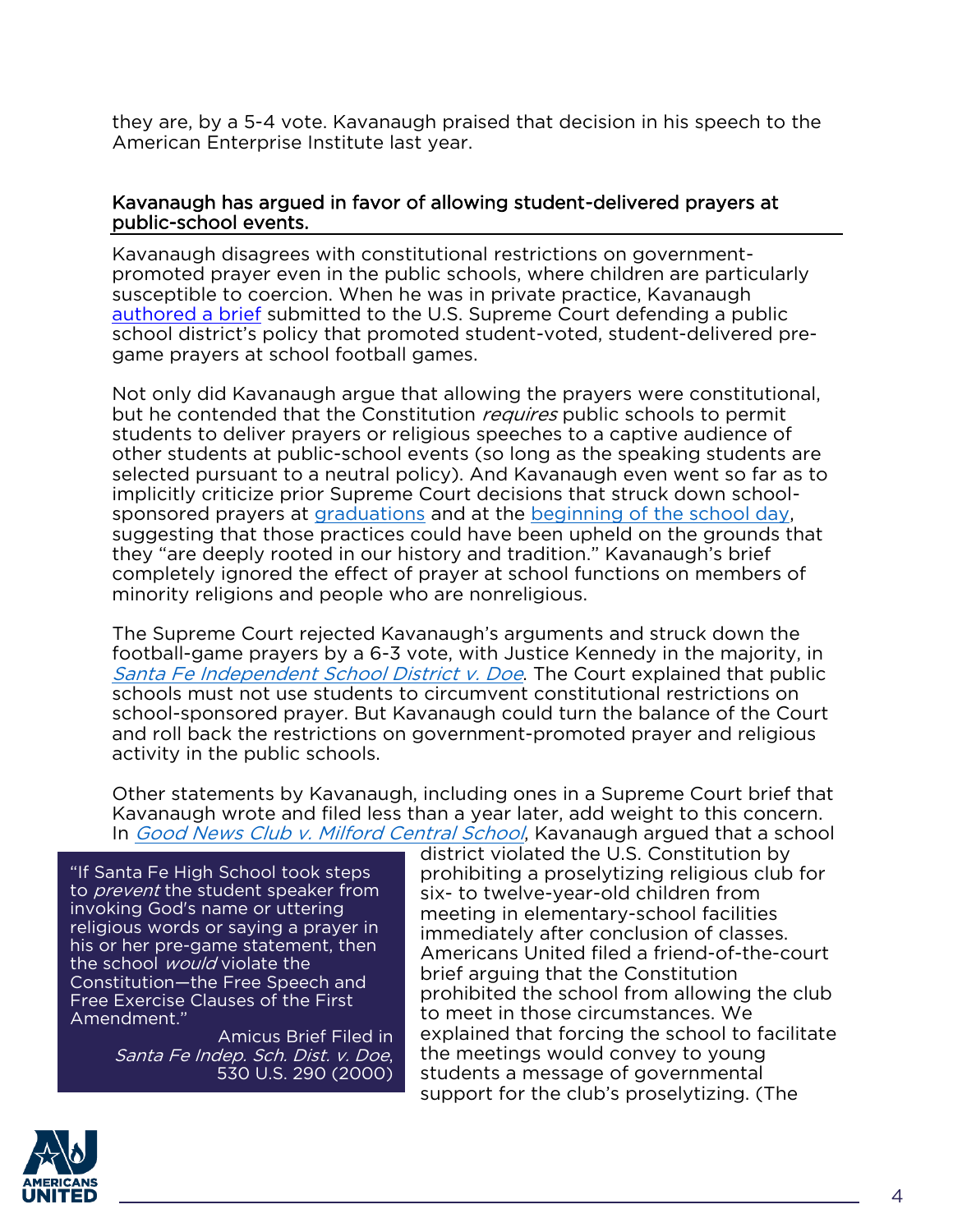Supreme Court unfortunately ended up [agreeing](https://supreme.justia.com/cases/federal/us/533/98/case.html) with Kavanaugh's position by a 6-3 vote, with Justices Stevens, Souter, and Ginsburg dissenting.) More recently, in his speech to the American Enterprise Institute last year, Kavanaugh criticized a Supreme Court [decision](https://supreme.justia.com/cases/federal/us/472/38/case.html) that invalidated a "moment of silence" law whose actual purpose was to promote school prayer.

#### Kavanaugh has argued against long-standing precedent prohibiting the use of public funds for religious activities.

In his brief in the football-prayer case, Kavanaugh wrote that long-standing constitutional law prohibiting the use of taxpayer dollars to pay for religious activities in circumstances where the funds are available to religious and nonreligious applicants "is of questionable validity and is inconsistent with the thrust of the Court's modern jurisprudence."

In his brief in the religious-club case, Kavanaugh went further, incorrectly suggesting that the law had changed so that neutrally allocated funding of religious institutions was now permissible. Kavanaugh also wrote in the religious-club brief that the government may not "deny a benefit because of the religious nature of a group, person, writing, speech, or idea." And in his speech to the American Enterprise Institute last year, Kavanaugh continued to advocate the proposition that "religious schools and religious institutions" should be able to "receiv[e] funding or benefits from the state so long as the funding [i]s pursuant to a neutral program that, among other things, include[s] religious and nonreligious institutions alike."

In the wake of the 2017 decision, Trinity Lutheran Church of Columbia v. Comer, the Supreme Court likely could be asked to decide a number of cases addressing this very issue. In *Trinity Lutheran*, the Supreme Court ruled that the state of Missouri could not exclude a church from a taxpayer-funded grant program that pays to resurface playgrounds. The decision was explicitly limited to the facts of the case and applies only to playground resurfacing,

but some concurring justices would have broadly extended the decision.

Since the ruling, the case has been used to argue that the government should provide funding to rebuild houses of worship; that state constitutional provisions prohibiting privateschool vouchers should be nullified; and that the government must be required to give grants to foster-care providers that discriminate against Jewish, Catholic, and LGBTQ families.

The constitutional prohibition against "government monies...go[ing] directly to religious institutions...is of questionable validity and is inconsistent with the thrust of the Court's modern jurisprudence."

Amicus Brief Filed in Santa Fe Indep. Sch. Dist. v. Doe, 530 U.S. 290 (2000)

If the Court were to adopt Kavanaugh's views on public funding of religion, that would upend the bedrock constitutional principle that we each get to decide for ourselves whether and how our money goes to support religion. And if Kavamaugh joins the court, it might go even further by ruling that the Constitution *requires* government bodies to fund religious activity if they fund